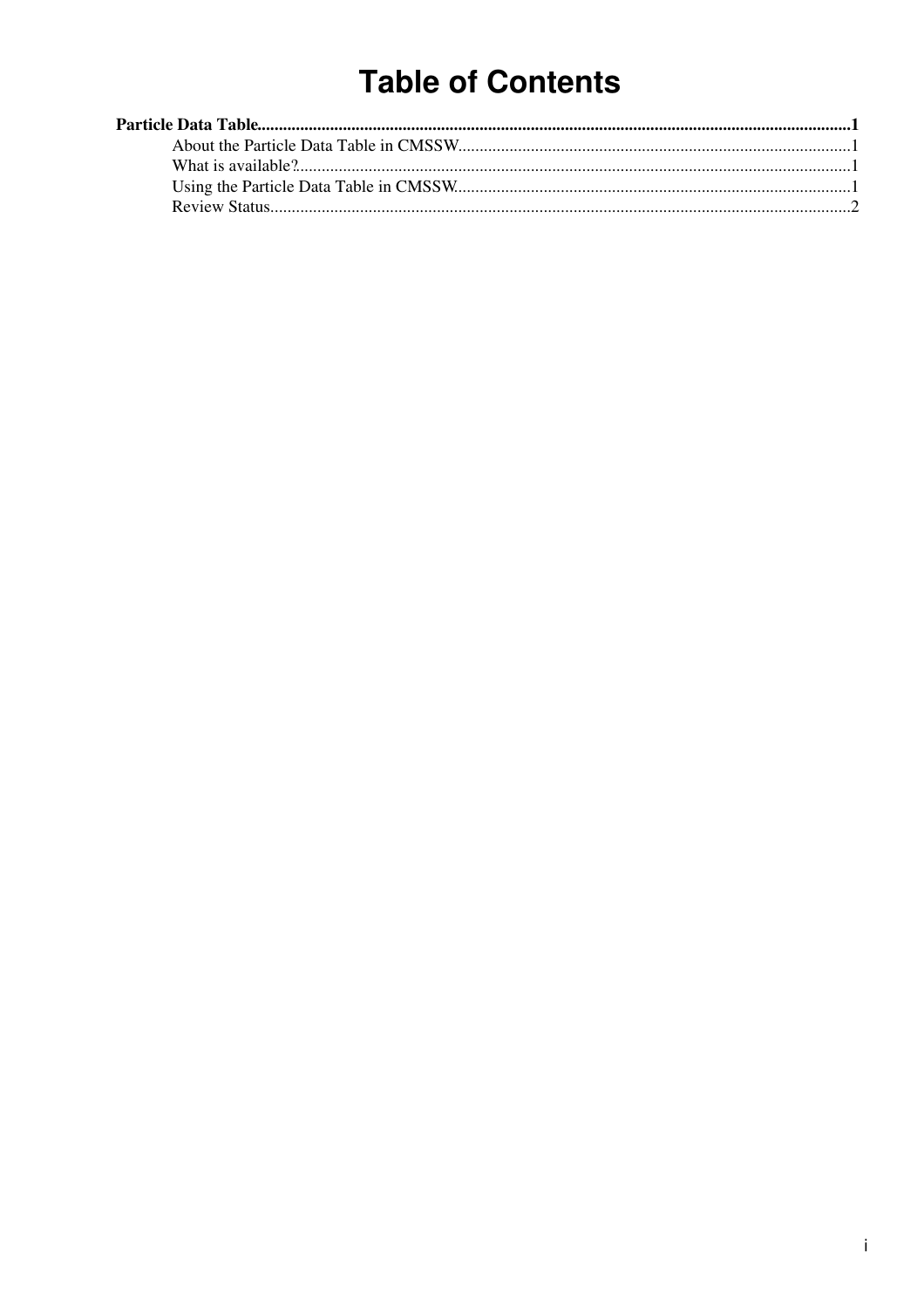## <span id="page-1-0"></span>**Particle Data Table**

 $Complete: \Box$ 

#### <span id="page-1-1"></span>**About the Particle Data Table in CMSSW**

Short description of the Particle Data Table (PDT) in CMSSW and how to use them.

We are using the HepPDT package for creating/using the Particle Data Table.

#### <span id="page-1-2"></span>**What is available?**

There are two Particle Data Tables available in CMSSW:

• one based on the particles in Pythia : it includes hypothetic particles such as Higgs bosons and supersymmetric particles

and

• one based on the PDG booklet : it only contains experimentally observed particles, but it also contains the errors on the measurements.

It is advised to use the Pythia table (for consistency with the generated particle properties). THIS PDG TABLE WILL DISAPPEAR SOON (in 1\_4\_0) to have 1 consistent table througout our software !!!!!

#### <span id="page-1-3"></span>**Using the Particle Data Table in CMSSW**

• In your .cfg files, include the following line:

```
 include "SimGeneral/HepPDTESSource/data/pythiapdt.cfi"
```
• In your code, you can access the particle data table as follows:

```
 // getting the table from the EventSource es and filling it into pdt
ESHandle <ParticleDataTable > pdt;
es.getData( pdt );
```
• to see what you can do with the table, you can have a look at the

header files in:

<http://clhep.cvs.cern.ch:8180/cgi-bin/clhep.cgi/CLHEP/HepPDT/HepPDT/>

Some examples:

```
const DefaultConfig::ParticleData * part = pdt->particle( "mu-"); // get the muon data
cout <<" Particle properties of the " << part->name() <<" are:" <<endl;
cout \langle\langle \cdot \rangle Particle ID = " \langle\langle \cdot \rangle part->pid() \langle\langle \cdot \rangle endl;
cout <<" Charge = " << part->charge() <<endl;
cout <<" Mass = " << part->mass() <<endl;
```
• an example of an EDAnalyzer ("HepPDTAnalyzer") that prints out some particle properties can be found in